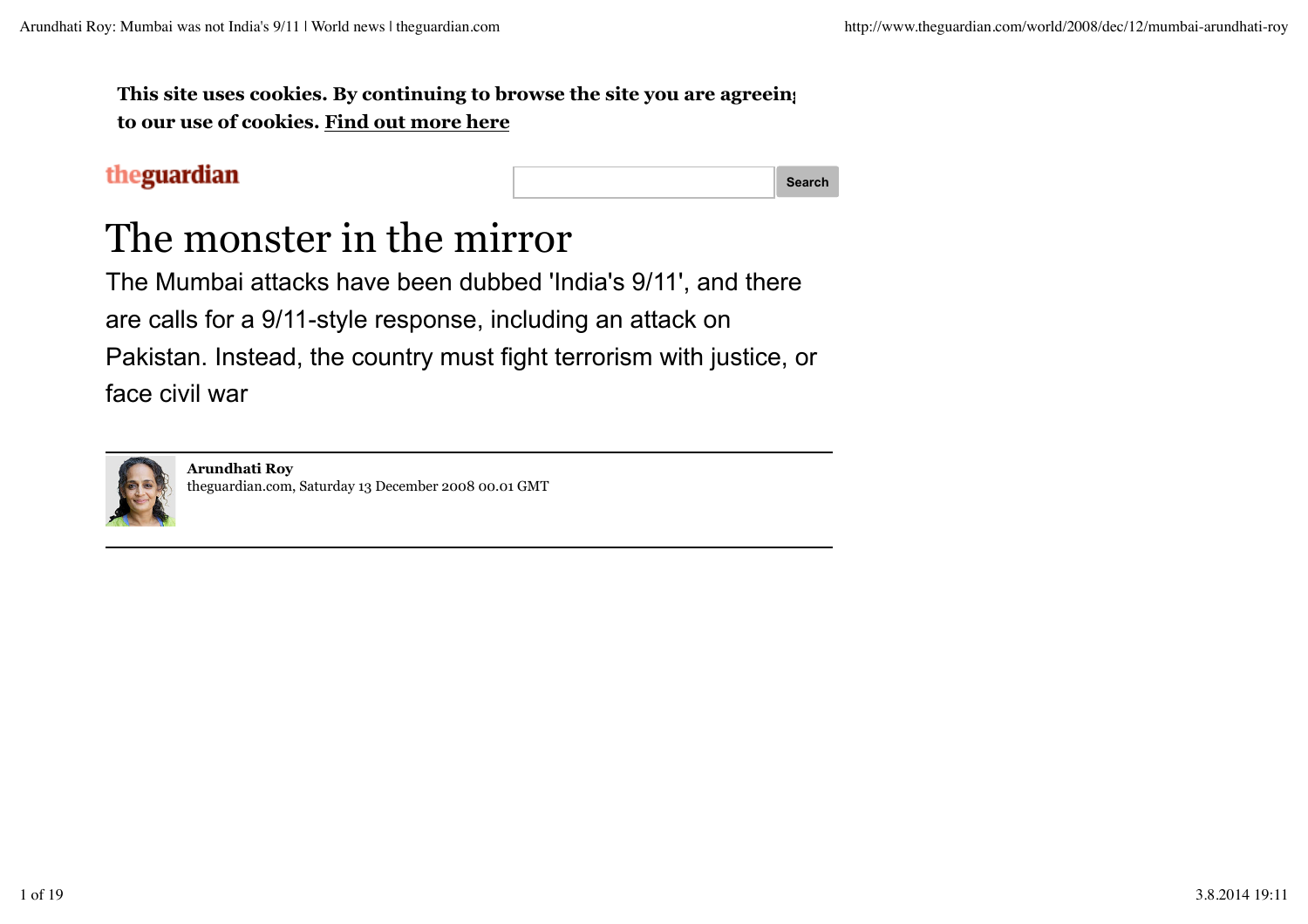

Azam Amir Kasab, the face of the Mumbai attacks. Photograph: Reuters

We've forfeited the rights to our own tragedies. As the carnage in Mumbai raged on, day after horrible day, our 24-hour news channels informed us that we were watching "India's 9/11". Like actors in a Bollywood rip-off of an old Hollywood film, we're expected to play our parts and say our lines, even though we know it's all been said and done before.

As tension in the region builds, US Senator John McCain has warned Pakistan that if it didn't act fast to arrest the "Bad Guys" he had personal information that India would launch air strikes on "terrorist camps" in Pakistan and that Washington could do nothing because Mumbai was India's 9/11.

But November isn't September, 2008 isn't 2001, Pakistan isn't Afghanistan and India isn't America. So perhaps we should reclaim our tragedy and pick through the debris with our own brains and our own broken hearts so that we can arrive at our own conclusions.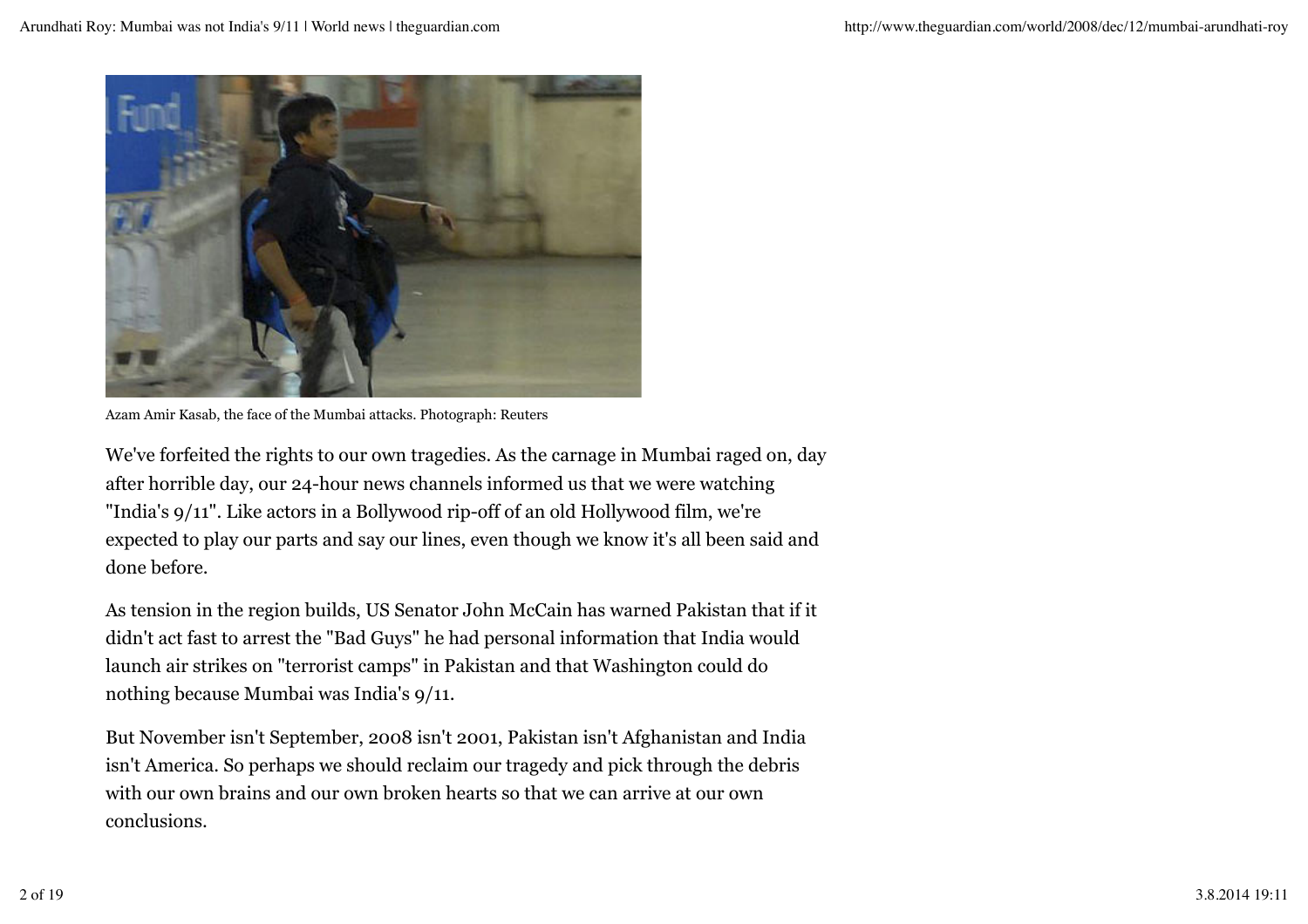It's odd how in the last week of November thousands of people in Kashmir supervised by thousands of Indian troops lined up to cast their vote, while the richest quarters of India's richest city ended up looking like war-torn Kupwara – one of Kashmir's most ravaged districts.

The Mumbai attacks are only the most recent of a spate of terrorist attacks on Indian towns and cities this year. Ahmedabad, Bangalore, Delhi, Guwahati, Jaipur and Malegaon have all seen serial bomb blasts in which hundreds of ordinary people have been killed and wounded. If the police are right about the people they have arrested as suspects, both Hindu and Muslim, all Indian nationals, it obviously indicates that something's going very badly wrong in this country.

If you were watching television you may not have heard that ordinary people too died in Mumbai. They were mowed down in a busy railway station and a public hospital. The terrorists did not distinguish between poor and rich. They killed both with equal cold-bloodedness. The Indian media, however, was transfixed by the rising tide of horror that breached the glittering barricades of India Shining and spread its stench in the marbled lobbies and crystal ballrooms of two incredibly luxurious hotels and a small Jewish centre.

We're told one of these hotels is an icon of the city of Mumbai. That's absolutely true. It's an icon of the easy, obscene injustice that ordinary Indians endure every day. On a day when the newspapers were full of moving obituaries by beautiful people about the hotel rooms they had stayed in, the gourmet restaurants they loved (ironically one was called Kandahar), and the staff who served them, a small box on the top left-hand corner in the inner pages of a national newspaper (sponsored by a pizza company I think) said "Hungry, *kya*?" (Hungry eh?). It then, with the best of intentions I'm sure, informed its readers that on the international hunger index, India ranked below Sudan and Somalia. But of course this isn't *that* war. That one's still being fought in the Dalit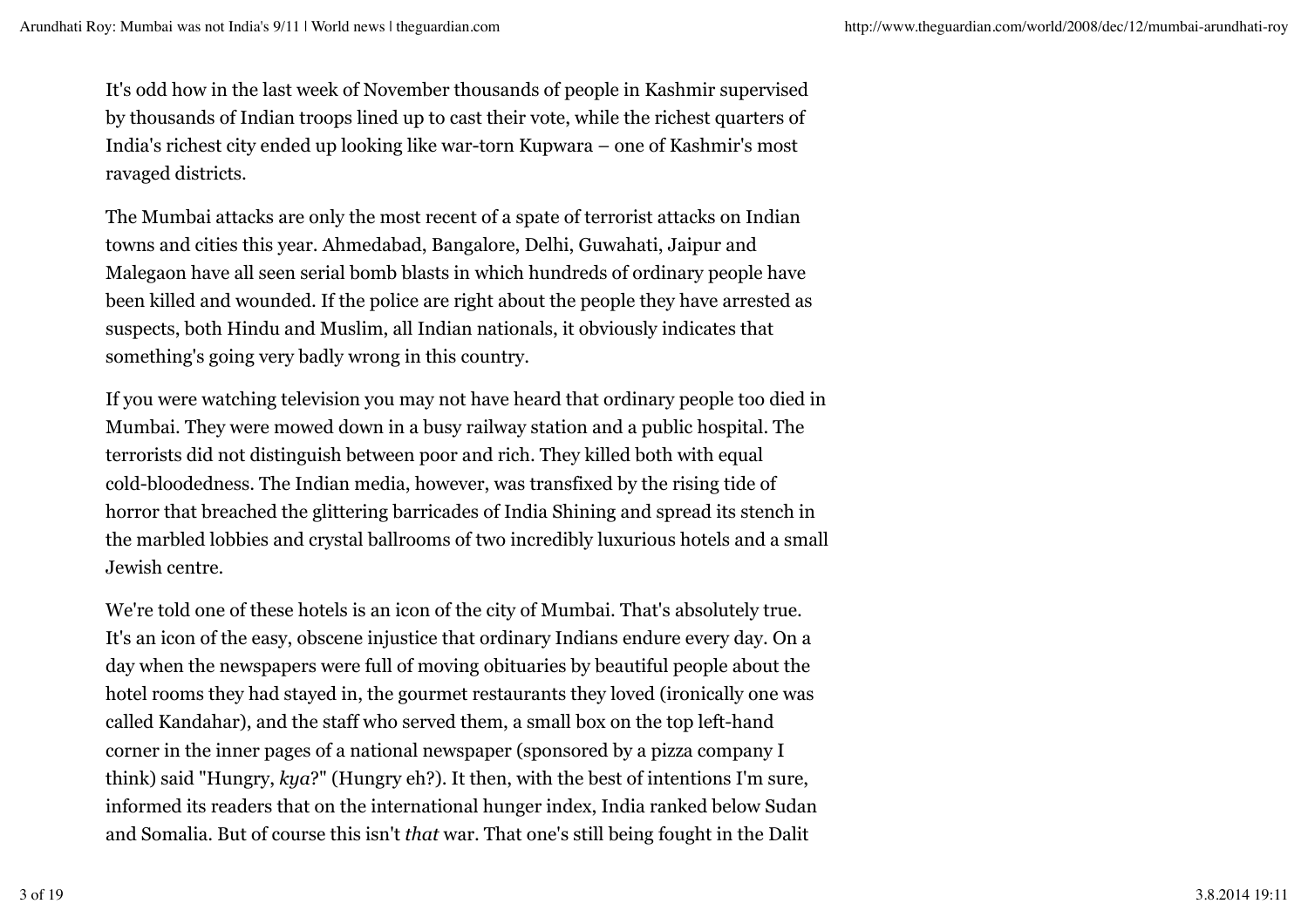bastis of our villages, on the banks of the Narmada and the Koel Karo rivers; in the rubber estate in Chengara; in the villages of Nandigram, Singur, Chattisgarh, Jharkhand, Orissa, Lalgarh in West Bengal and the slums and shantytowns of our gigantic cities.

That war isn't on TV. Yet. So maybe, like everyone else, we should deal with the one that is.

There is a fierce, unforgiving fault-line that runs through the contemporary discourse on terrorism. On one side (let's call it Side A) are those who see terrorism, especially "Islamist" terrorism, as a hateful, insane scourge that spins on its own axis, in its own orbit and has nothing to do with the world around it, nothing to do with history, geography or economics. Therefore, Side A says, to try and place it in a political context, or even try to understand it, amounts to justifying it and is a crime in itself.

Side B believes that though nothing can ever excuse or justify terrorism, it exists in a particular time, place and political context, and to refuse to see that will only aggravate the problem and put more and more people in harm's way. Which is a crime in itself.

The sayings of Hafiz Saeed, who founded the Lashkar-e-Taiba (Army of the Pure) in 1990 and who belongs to the hardline Salafi tradition of Islam, certainly bolsters the case of Side A. Hafiz Saeed approves of suicide bombing, hates Jews, Shias and Democracy and believes that jihad should be waged until Islam, *his* Islam, rules the world. Among the things he said are: "There cannot be any peace while India remains intact. Cut them, cut them so much that they kneel before you and ask for mercy."

And: "India has shown us this path. We would like to give India a tit-for-tat response and reciprocate in the same way by killing the Hindus, just like it is killing the Muslims in Kashmir."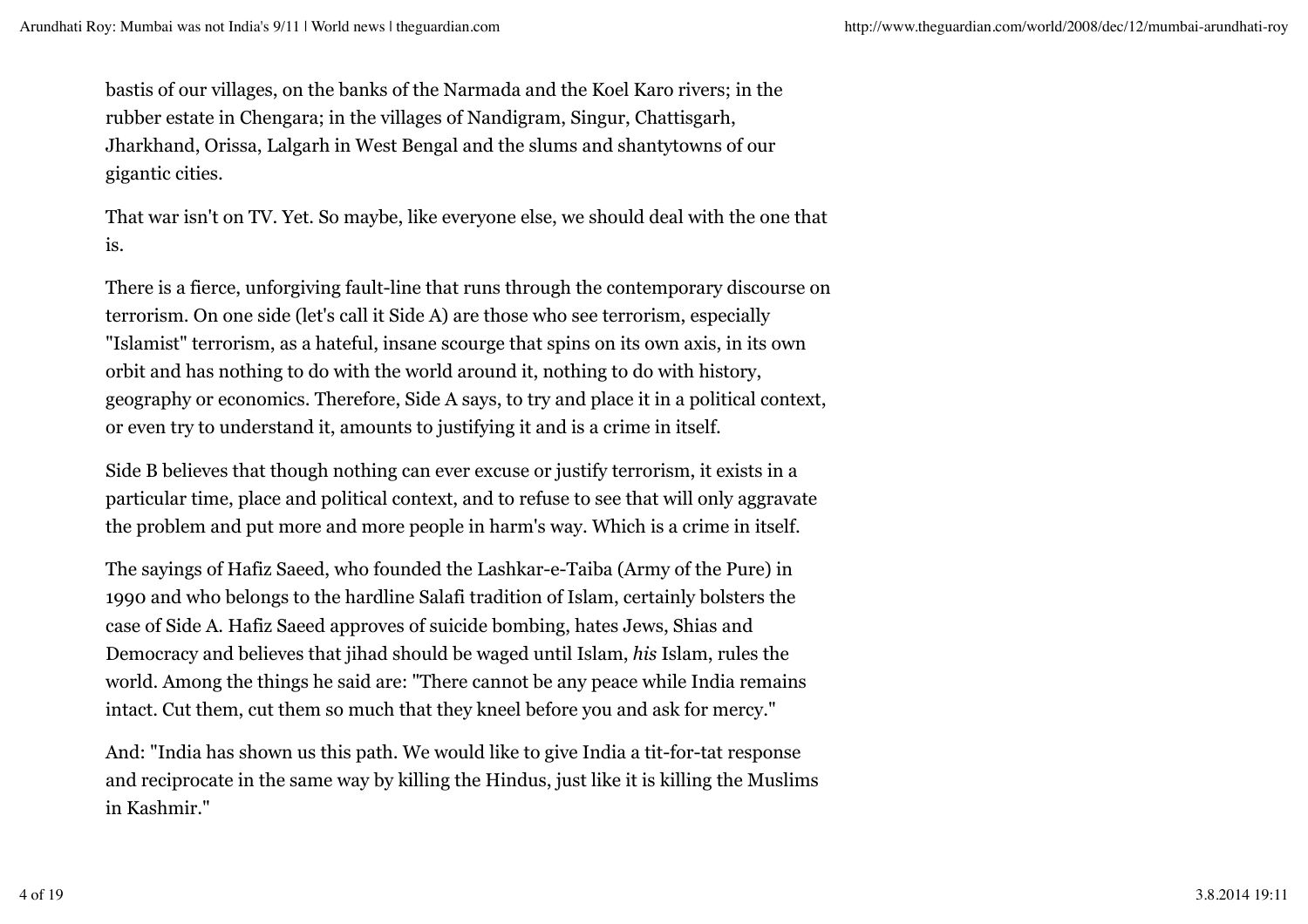But where would Side A accommodate the sayings of Babu Bajrangi of Ahmedabad, India, who sees himself as a democrat, not a terrorist? He was one of the major lynchpins of the 2002 Gujarat genocide and has said (on camera): "We didn't spare a single Muslim shop, we set everything on fire … we hacked, burned, set on fire … we believe in setting them on fire because these bastards don't want to be cremated, they're afraid of it … I have just one last wish … let me be sentenced to death … I don't care if I'm hanged ... just give me two days before my hanging and I will go and have a field day in Juhapura where seven or eight lakhs [seven or eight hundred thousand] of these people stay ... I will finish them off … let a few more of them die ... at least 25,000 to 50,000 should die."

And where, in Side A's scheme of things, would we place the Rashtriya Swayamsevak Sangh bible, We, or, Our Nationhood Defined by MS Golwalkar, who became head of the RSS in 1944. It says: "Ever since that evil day, when Moslems first landed in Hindustan, right up to the present moment, the Hindu Nation has been gallantly fighting on to take on these despoilers. The Race Spirit has been awakening." Or: "To keep up the purity of its race and culture, Germany shocked the world by her purging the country of the Semitic races – the Jews. Race pride at its highest has been manifested here ... a good lesson for us in Hindustan to learn and profit by."

(Of course Muslims are not the only people in the gun sights of the Hindu right. Dalits have been consistently targeted. Recently in Kandhamal in Orissa, Christians were the target of two and a half months of violence which left more than 40 dead. Forty thousand people have been driven from their homes, half of who now live in refugee camps.)

All these years Hafiz Saeed has lived the life of a respectable man in Lahore as the head of the Jamaat-ud Daawa, which many believe is a front organization for the Lashkare-Taiba. He continues to recruit young boys for his own bigoted jehad with his twisted,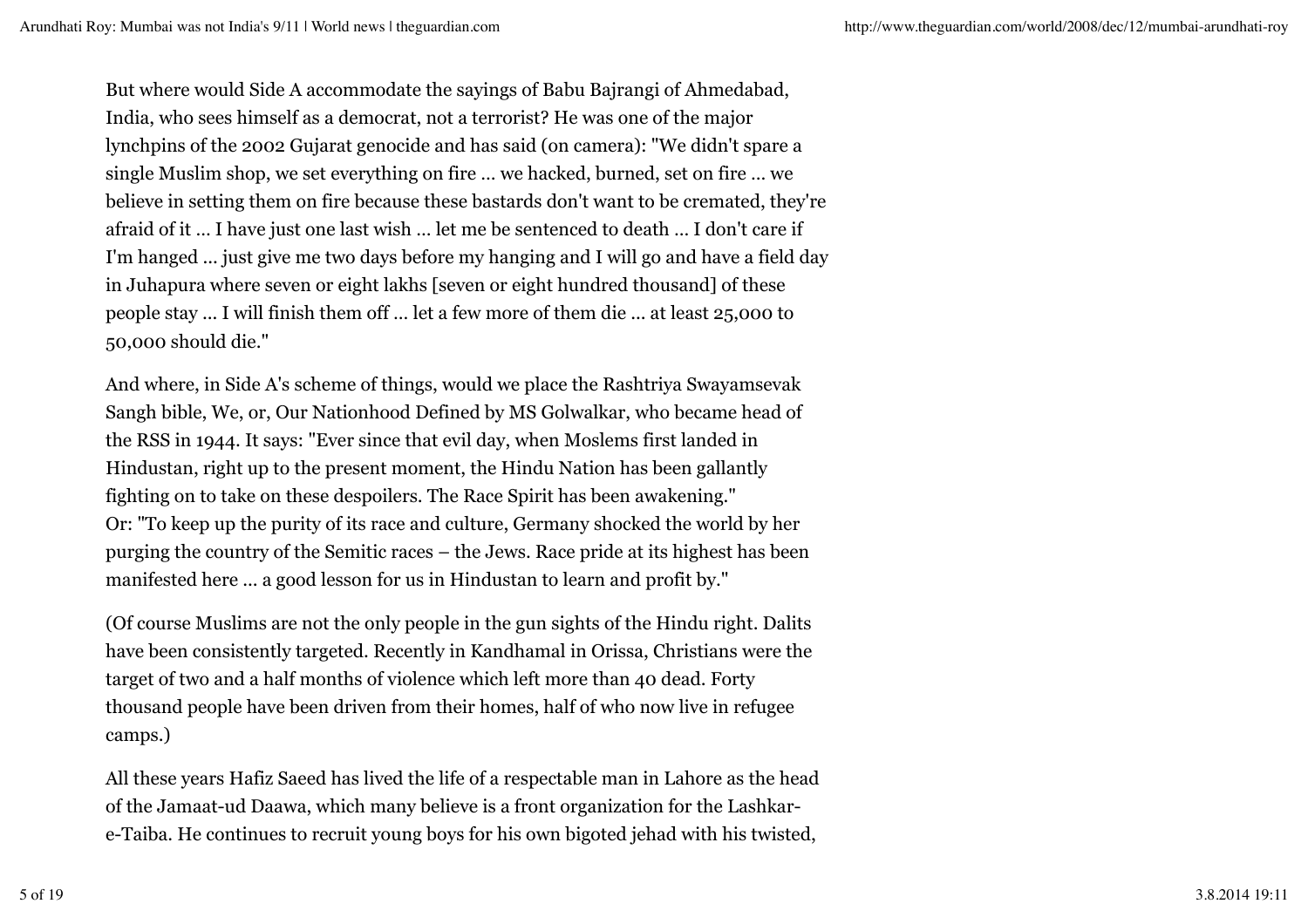fiery sermons. On December 11 the UN imposed sanctions on the Jammat-ud-Daawa. The Pakistani government succumbed to international pressure and put Hafiz Saeed under house arrest. Babu Bajrangi, however, is out on bail and lives the life of a respectable man in Gujarat. A couple of years after the genocide he left the VHP to join the Shiv Sena. Narendra Modi, Bajrangi's former mentor, is still the chief minister of Gujarat. So the man who presided over the Gujarat genocide was re-elected twice, and is deeply respected by India's biggest corporate houses, Reliance and Tata.

Suhel Seth, a TV impresario and corporate spokesperson, recently said: "Modi is God." The policemen who supervised and sometimes even assisted the rampaging Hindu mobs in Gujarat have been rewarded and promoted. The RSS has 45,000 branches, its own range of charities and 7 million volunteers preaching its doctrine of hate across India. They include Narendra Modi, but also former prime minister AB Vajpayee, current leader of the opposition LK Advani, and a host of other senior politicians, bureaucrats and police and intelligence officers.

If that's not enough to complicate our picture of secular democracy, we should place on record that there are plenty of Muslim organisations within India preaching their own narrow bigotry.

So, on balance, if I had to choose between Side A and Side B, I'd pick Side B. We need context. Always.

In this nuclear subcontinent that context is partition. The Radcliffe Line, which separated India and Pakistan and tore through states, districts, villages, fields, communities, water systems, homes and families, was drawn virtually overnight. It was Britain's final, parting kick to us. Partition triggered the massacre of more than a million people and the largest migration of a human population in contemporary history. Eight million people, Hindus fleeing the new Pakistan, Muslims fleeing the new *kind* of India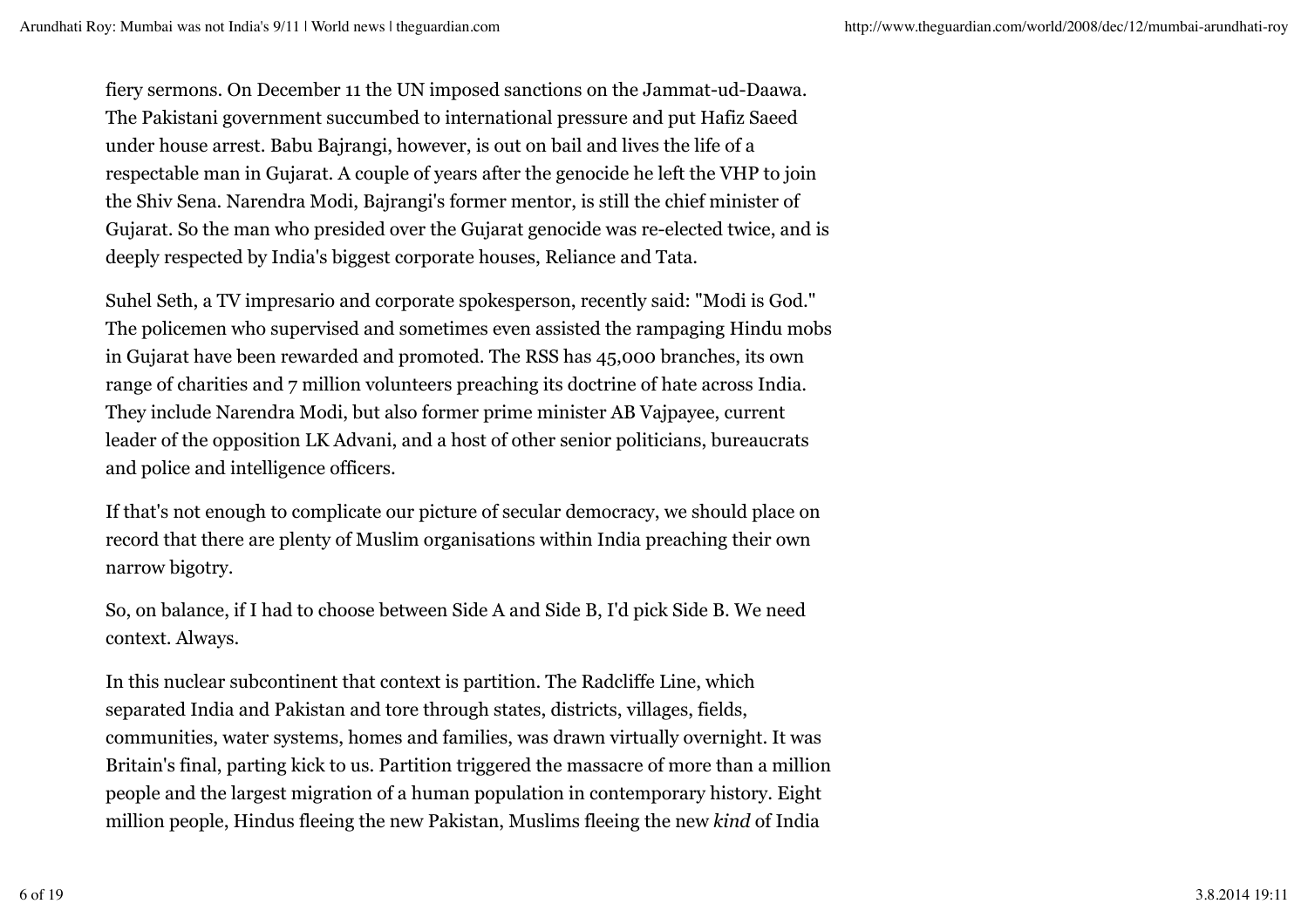left their homes with nothing but the clothes on their backs.

Each of those people carries and passes down a story of unimaginable pain, hate, horror but yearning too. That wound, those torn but still unsevered muscles, that blood and those splintered bones still lock us together in a close embrace of hatred, terrifying familiarity but also love. It has left Kashmir trapped in a nightmare from which it can't seem to emerge, a nightmare that has claimed more than 60,000 lives. Pakistan, the Land of the Pure, became an Islamic Republic, and then, very quickly a corrupt, violent military state, openly intolerant of other faiths. India on the other hand declared herself an inclusive, secular democracy. It was a magnificent undertaking, but Babu Bajrangi's predecessors had been hard at work since the 1920s, dripping poison into India's bloodstream, undermining that idea of India even before it was born.

By 1990 they were ready to make a bid for power. In 1992 Hindu mobs exhorted by LK Advani stormed the Babri Masjid and demolished it. By 1998 the BJP was in power at the centre. The US war on terror put the wind in their sails. It allowed them to do exactly as they pleased, even to commit genocide and then present their fascism as a legitimate form of chaotic democracy. This happened at a time when India had opened its huge market to international finance and it was in the interests of international corporations and the media houses they owned to project it as a country that could do no wrong. That gave Hindu nationalists all the impetus and the impunity they needed.

This, then, is the larger historical context of terrorism in the subcontinent and of the Mumbai attacks. It shouldn't surprise us that Hafiz Saeed of the Lashkar-e-Taiba is from Shimla (India) and LK Advani of the Rashtriya Swayam Sevak Sangh is from Sindh (Pakistan).

In much the same way as it did after the 2001 parliament attack, the 2002 burning of the Sabarmati Express and the 2007 bombing of the Samjhauta Express, the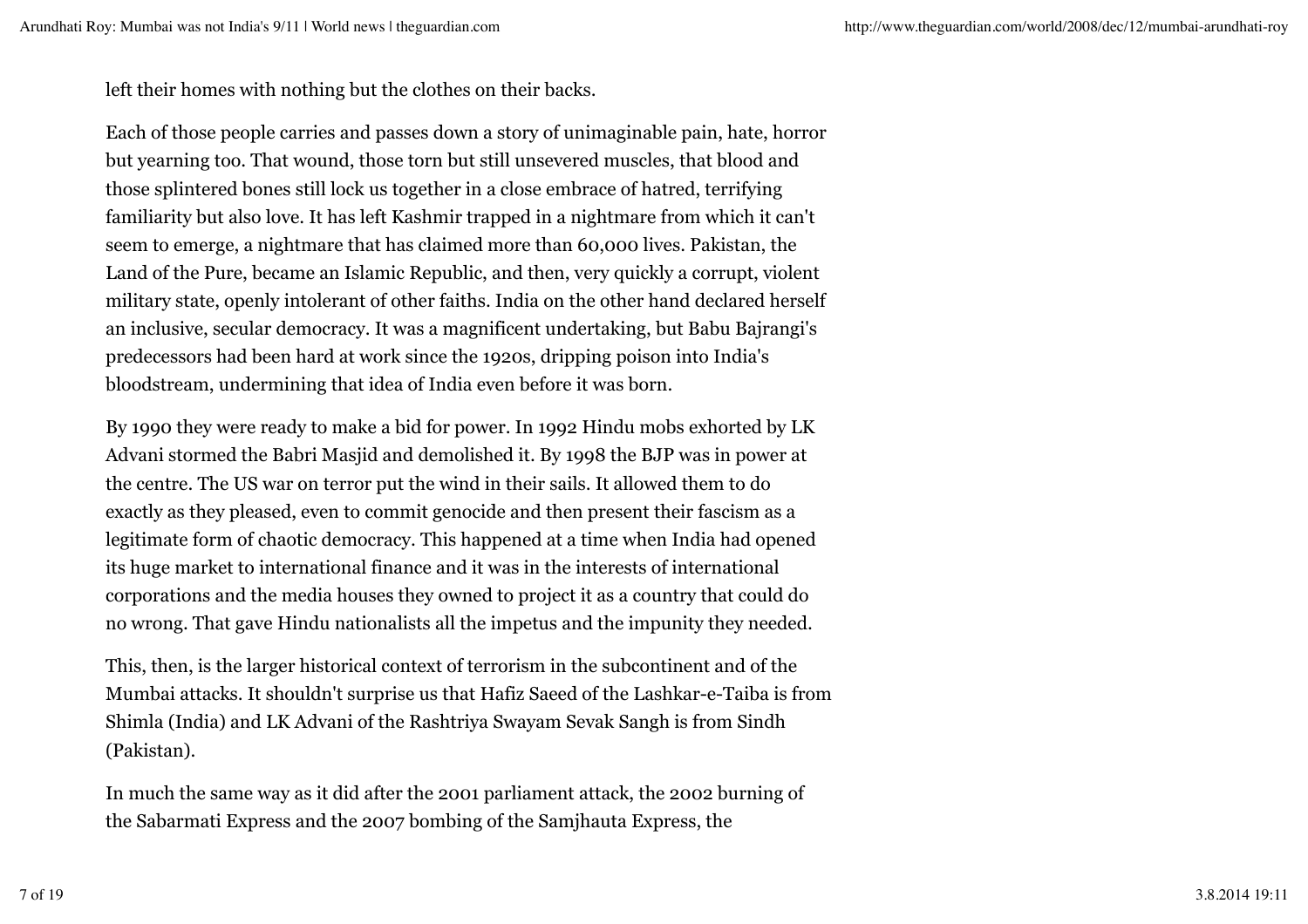government of India announced that it has "incontrovertible" evidence that the Lashkare-Taiba backed by Pakistan's ISI was behind the Mumbai strikes. The Lashkar has denied involvement, but remains the prime accused. According to the police and intelligence agencies the Lashkar operates in India through an organisation called the Indian Mujahideen. Two Indian nationals, Sheikh Mukhtar Ahmed, a Special Police Officer working for the Jammu and Kashmir police, and Tausif Rehman, a resident of Kolkata in West Bengal, have been arrested in connection with the Mumbai attacks.

So already the neat accusation against Pakistan is getting a little messy. Almost always, when these stories unspool, they reveal a complicated global network of foot soldiers, trainers, recruiters, middlemen and undercover intelligence and counter-intelligence operatives working not just on both sides of the India-Pakistan border, but in several countries simultaneously. In today's world, trying to pin down the provenance of a terrorist strike and isolate it within the borders of a single nation state is very much like trying to pin down the provenance of corporate money. It's almost impossible.

In circumstances like these, air strikes to "take out" terrorist camps may take out the camps, but certainly will not "take out" the terrorists. Neither will war. (Also, in our bid for the moral high ground, let's try not to forget that the Liberation Tigers of Tamil Eelam, the LTTE of neighbouring Sri Lanka, one of the world's most deadly terrorist groups, were trained by the Indian army.)

Thanks largely to the part it was forced to play as America's ally first in its war in *support* of the Afghan Islamists and then in its war *against* them, Pakistan, whose territory is reeling under these contradictions, is careening towards civil war. As recruiting agents for America's jihad against the Soviet Union, it was the job of the Pakistan army and the ISI to nurture and channel funds to Islamic fundamentalist organizations. Having wired up these Frankensteins and released them into the world, the US expected it could rein them in like pet mastiffs whenever it wanted to.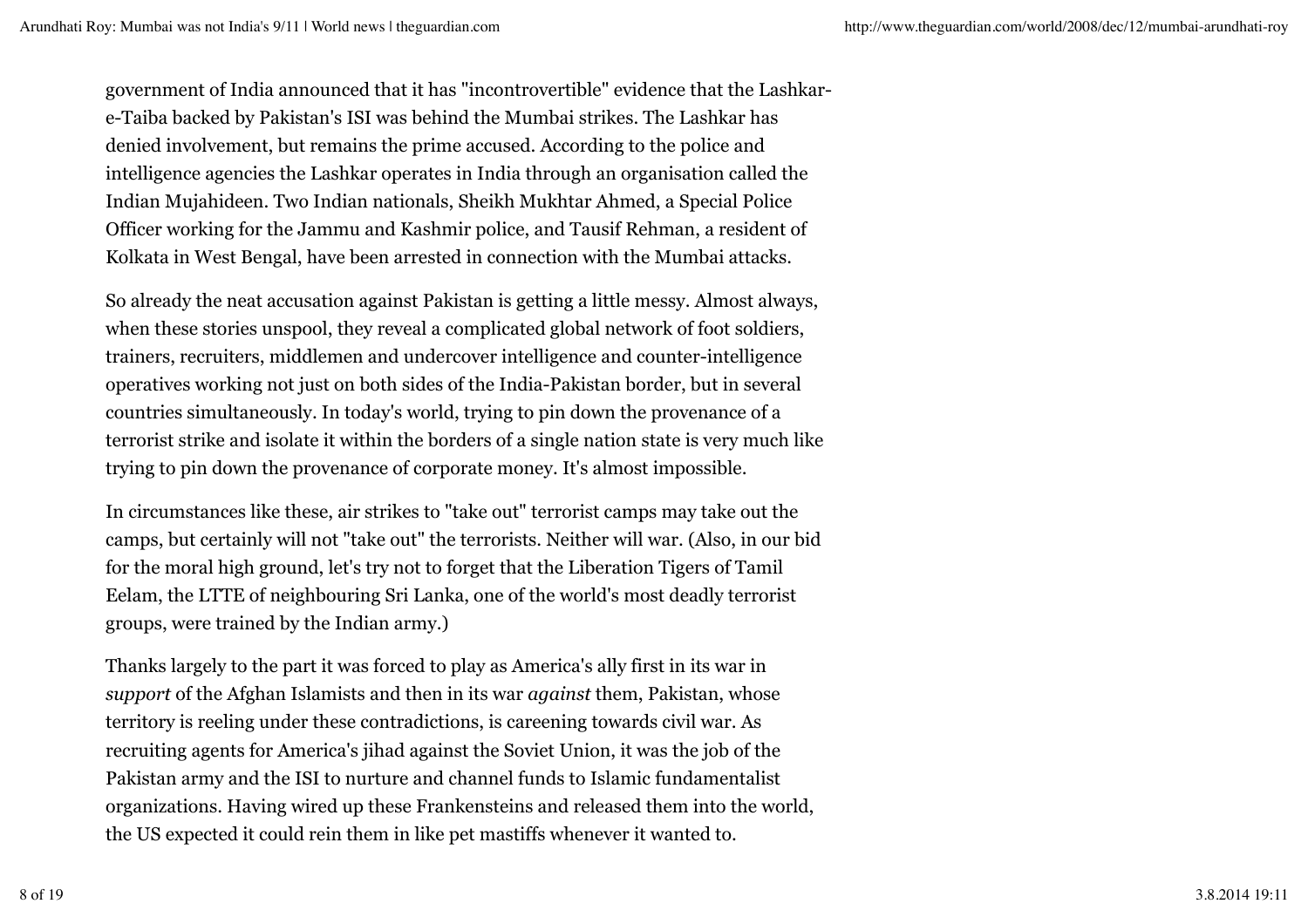Certainly it did not expect them to come calling in heart of the Homeland on September 11. So once again, Afghanistan had to be violently remade. Now the debris of a re-ravaged Afghanistan has washed up on Pakistan's borders. Nobody, least of all the Pakistan government, denies that it is presiding over a country that is threatening to implode. The terrorist training camps, the fire-breathing mullahs and the maniacs who believe that Islam will, or should, rule the world is mostly the detritus of two Afghan wars. Their ire rains down on the Pakistan government and Pakistani civilians as much, if not more than it does on India.

If at this point India decides to go to war perhaps the descent of the whole region into chaos will be complete. The debris of a bankrupt, destroyed Pakistan will wash up on India's shores, endangering us as never before. If Pakistan collapses, we can look forward to having millions of "non-state actors" with an arsenal of nuclear weapons at their disposal as neighbours. It's hard to understand why those who steer India's ship are so keen to replicate Pakistan's mistakes and call damnation upon this country by *inviting* the United States to further meddle clumsily and dangerously in our extremely complicated affairs. A superpower never has allies. It only has agents.

On the plus side, the advantage of going to war is that it's the best way for India to avoid facing up to the serious trouble building on our home front. The Mumbai attacks were broadcast live (and exclusive!) on all or most of our 67 24-hour news channels and god knows how many international ones. TV anchors in their studios and journalists at "ground zero" kept up an endless stream of excited commentary. Over three days and three nights we watched in disbelief as a small group of very young men armed with guns and gadgets exposed the powerlessness of the police, the elite National Security Guard and the marine commandos of this supposedly mighty, nuclear-powered nation.

While they did this they indiscriminately massacred unarmed people, in railway stations, hospitals and luxury hotels, unmindful of their class, caste, religion or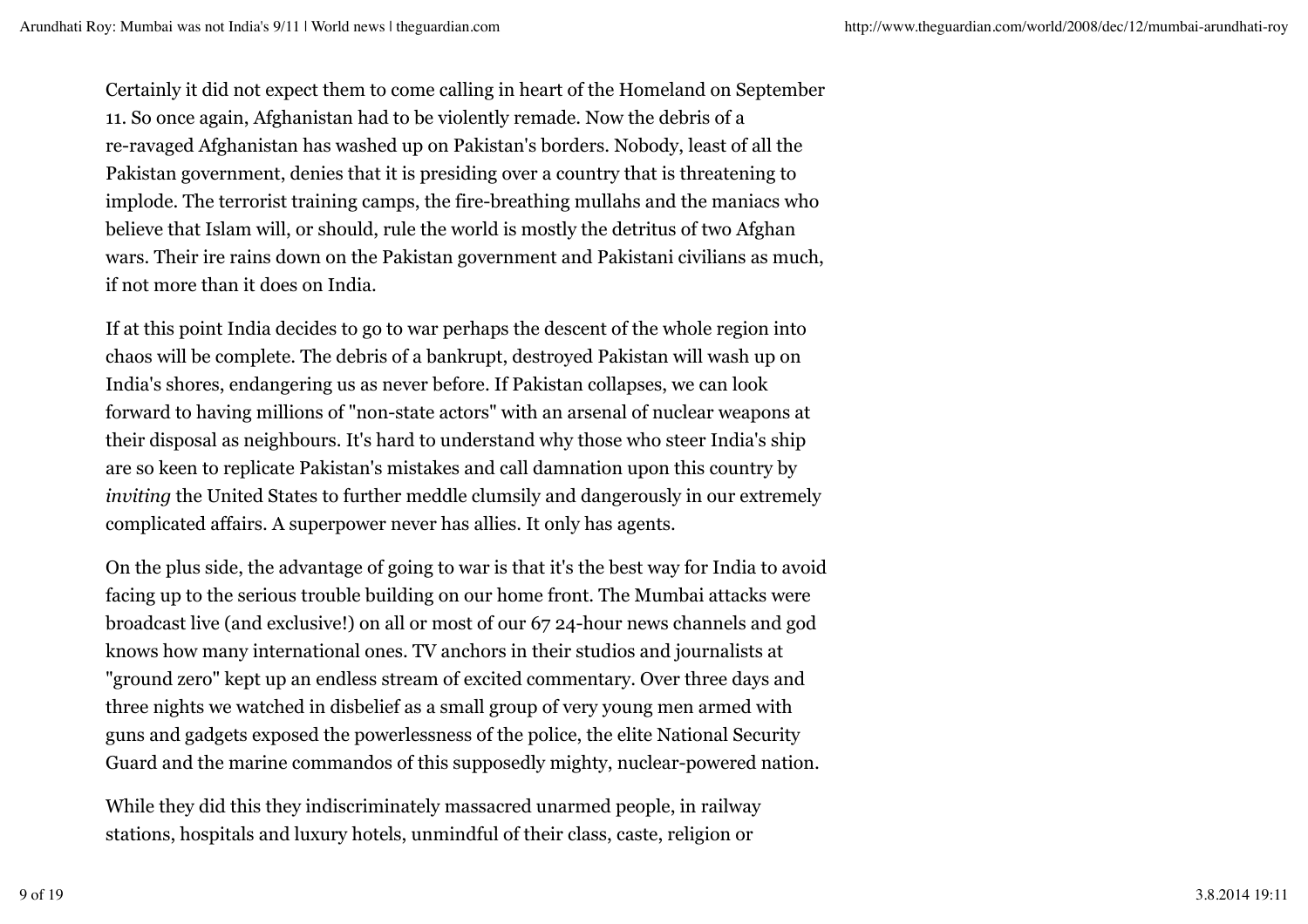nationality. (Part of the helplessness of the security forces had to do with having to worry about hostages. In other situations, in Kashmir for example, their tactics are not so sensitive. Whole buildings are blown up. Human shields are used. The U.S and Israeli armies don't hesitate to send cruise missiles into buildings and drop daisy cutters on wedding parties in Palestine, Iraq and Afghanistan.) But this was different. And it was on TV.

The boy-terrorists' nonchalant willingness to kill – and be killed – mesmerised their international audience. They delivered something different from the usual diet of suicide bombings and missile attacks that people have grown inured to on the news. Here was something new. Die Hard 25. The gruesome performance went on and on. TV ratings soared. Ask any television magnate or corporate advertiser who measures broadcast time in seconds, not minutes, what that's worth.

Eventually the killers died and died hard, all but one. (Perhaps, in the chaos, some escaped. We may never know.) Throughout the standoff the terrorists made no demands and expressed no desire to negotiate. Their purpose was to kill people and inflict as much damage as they could before they were killed themselves. They left us completely bewildered. When we say "nothing can justify terrorism", what most of us mean is that nothing can justify the taking of human life. We say this because we respect life, because we think it's precious. So what are we to make of those who care nothing for life, not even their own? The truth is that we have no idea what to make of them, because we can sense that even before they've died, they've journeyed to another world where we cannot reach them.

One TV channel (India TV) broadcast a phone conversation with one of the attackers, who called himself Imran Babar. I cannot vouch for the veracity of the conversation, but the things he talked about were the things contained in the "terror emails" that were sent out before several other bomb attacks in India. Things we don't want to talk about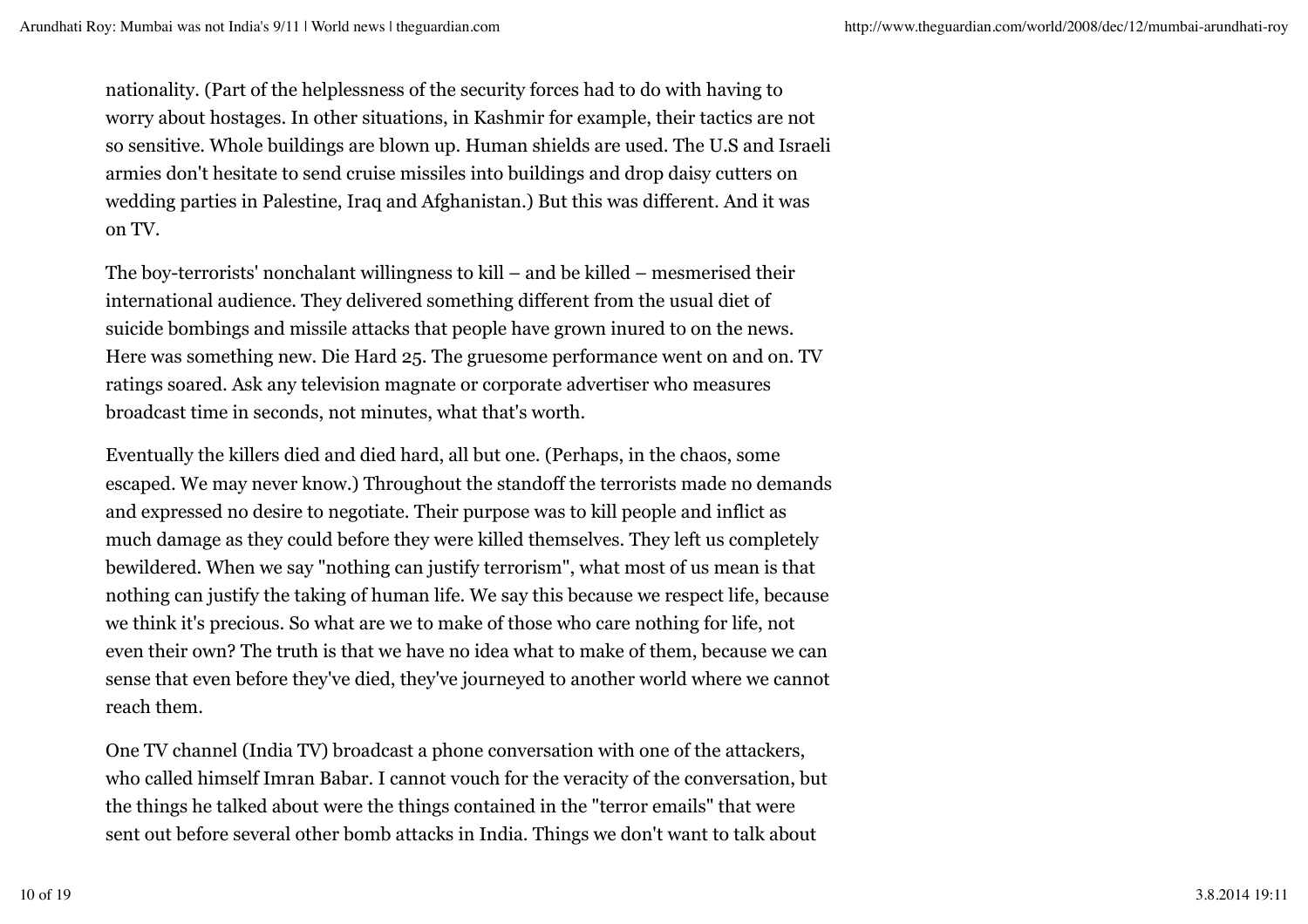any more: the demolition of the Babri Masjid in 1992, the genocidal slaughter of Muslims in Gujarat in 2002, the brutal repression in Kashmir. "You're surrounded," the anchor told him. "You are definitely going to die. Why don't you surrender?"

"We die every day," he replied in a strange, mechanical way. "It's better to live one day as a lion and then die this way." He didn't seem to want to change the world. He just seemed to want to take it down with him.

If the men were indeed members of the Lashkar-e-Taiba, why didn't it matter to them that a large number of their victims were Muslim, or that their action was likely to result in a severe backlash against the Muslim community in India whose rights they claim to be fighting for? Terrorism is a heartless ideology, and like most ideologies that have their eye on the Big Picture, individuals don't figure in their calculations except as collateral damage. It has always been a part of and often even the *aim* of terrorist strategy to exacerbate a bad situation in order to expose hidden faultlines. The blood of "martyrs" irrigates terrorism. Hindu terrorists need dead Hindus, Communist terrorists need dead proletarians, Islamist terrorists need dead Muslims. The dead become the demonstration, the proof of victimhood, which is central to the project. A single act of terrorism is not in itself meant to achieve military victory; at best it is meant to be a catalyst that triggers something else, something much larger than itself, a tectonic shift, a realignment. The act itself is theatre, spectacle and symbolism, and today, the stage on which it pirouettes and performs its acts of bestiality is Live TV. Even as the attack was being condemned by TV anchors, the effectiveness of the terror strikes were being magnified a thousandfold by TV broadcasts.

Through the endless hours of analysis and the endless op-ed essays, in India at least there has been very little mention of the elephants in the room: Kashmir, Gujarat and the demolition of the Babri Masjid. Instead we had retired diplomats and strategic experts debate the pros and cons of a war against Pakistan. We had the rich threatening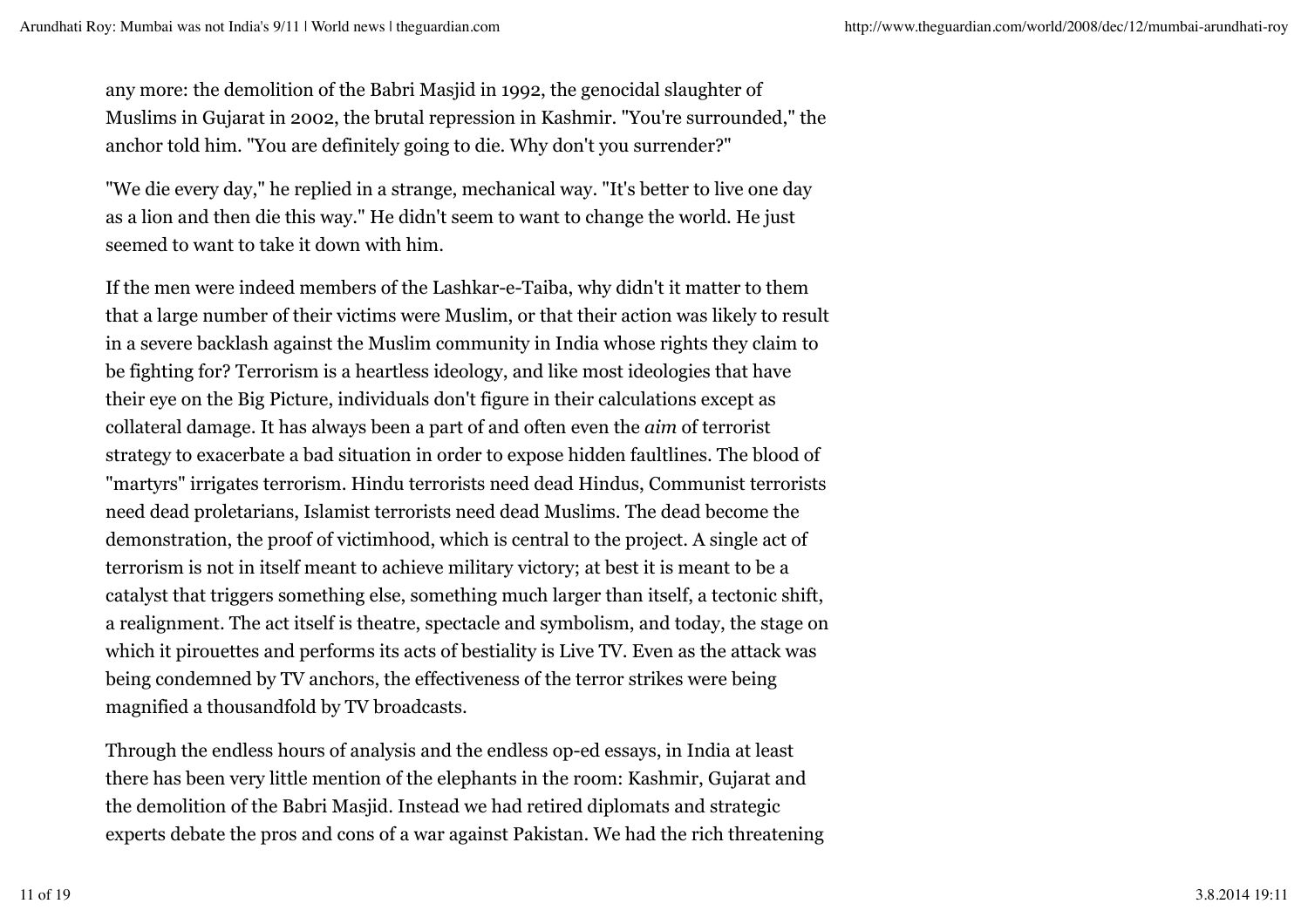not to pay their taxes unless their security was guaranteed (is it alright for the poor to remain unprotected?). We had people suggest that the government step down and each state in India be handed over to a separate corporation. We had the death of former prime minster VP Singh, the hero of Dalits and lower castes and villain of Upper caste Hindus pass without a mention.

We had Suketu Mehta, author of Maximum City and co-writer of the Bollywood film Mission Kashmir, give us his version of George Bush's famous "Why they hate us" speech. His analysis of why religious bigots, both Hindu and Muslim hate Mumbai: "Perhaps because Mumbai stands for lucre, profane dreams and an indiscriminate openness." His prescription: "The best answer to the terrorists is to dream bigger, make even more money, and visit Mumbai more than ever." Didn't George Bush ask Americans to go out and shop after 9/11? Ah yes. 9/11, the day we can't seem to get away from.

Though one chapter of horror in Mumbai has ended, another might have just begun. Day after day, a powerful, vociferous section of the Indian elite, goaded by marauding TV anchors who make Fox News look almost radical and leftwing, have taken to mindlessly attacking politicians, *all* politicians, glorifying the police and the army and virtually asking for a police state. It isn't surprising that those who have grown plump on the pickings of democracy (such as it is) should now be calling for a police state. The era of "pickings" is long gone. We're now in the era of Grabbing by Force, and democracy has a terrible habit of getting in the way.

Dangerous, stupid television flashcards like the Police are Good Politicians are Bad/Chief Executives are Good Chief Ministers are Bad/Army is Good Government is Bad/ India is Good Pakistan is Bad are being bandied about by TV channels that have already whipped their viewers into a state of almost uncontrollable hysteria.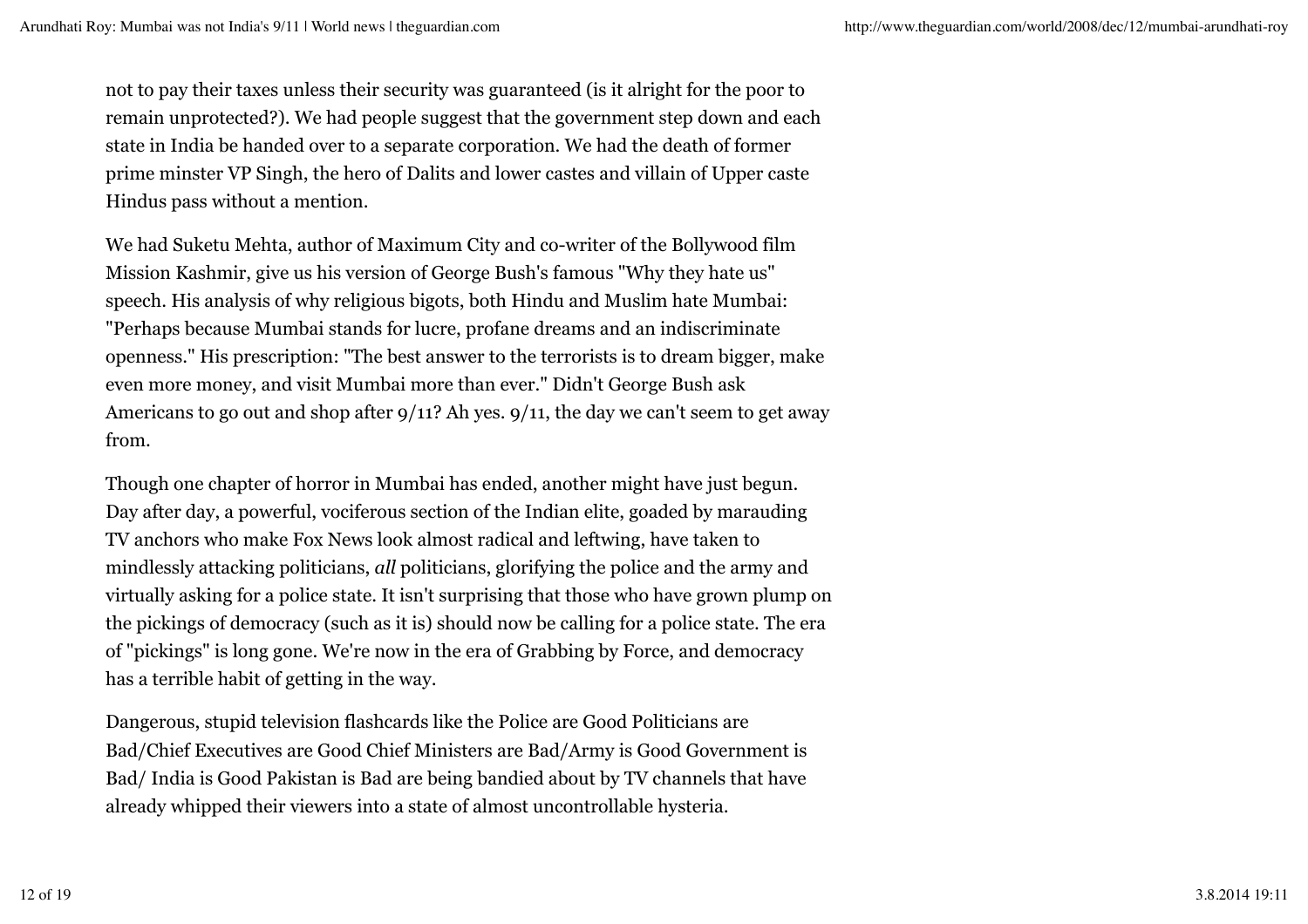Tragically, this regression into intellectual infancy comes at a time when people in India were beginning to see that in the business of terrorism, victims and perpetrators sometimes exchange roles. It's an understanding that the people of Kashmir, given their dreadful experiences of the last 20 years, have honed to an exquisite art. On the mainland we're still learning. (If Kashmir won't willingly integrate into India, it's beginning to look as though India will integrate/disintegrate into Kashmir.)

It was after the 2001 parliament attack that the first serious questions began to be raised. A campaign by a group of lawyers and activists exposed how innocent people had been framed by the police and the press, how evidence was fabricated, how witnesses lied, how due process had been criminally violated at every stage of the investigation. Eventually the courts acquitted two out of the four accused, including SAR Geelani, the man whom the police claimed was the mastermind of the operation. A third, Showkat Guru, was acquitted of all the charges brought against him but was then convicted for a fresh, comparatively minor offence. The supreme court upheld the death sentence of another of the accused, Mohammad Afzal. In its judgment the court acknowledged there was no proof that Mohammed Afzal belonged to any terrorist group, but went on to say, quite shockingly, "The collective conscience of the society will only be satisfied if capital punishment is awarded to the offender." Even today we don't really know who the terrorists that attacked the Indian parliament were and who they worked for.

More recently, on September 19 this year, we had the controversial "encounter" at Batla House in Jamia Nagar, Delhi, where the Special Cell of the Delhi police gunned down two Muslim students in their rented flat under seriously questionable circumstances, claiming that they were responsible for serial bombings in Delhi, Jaipur and Ahmedabad in 2008. An assistant commissioner of Police, Mohan Chand Sharma, who played a key role in the parliament attack investigation, lost his life as well. He was one of India's many "encounter specialists" known and rewarded for having summarily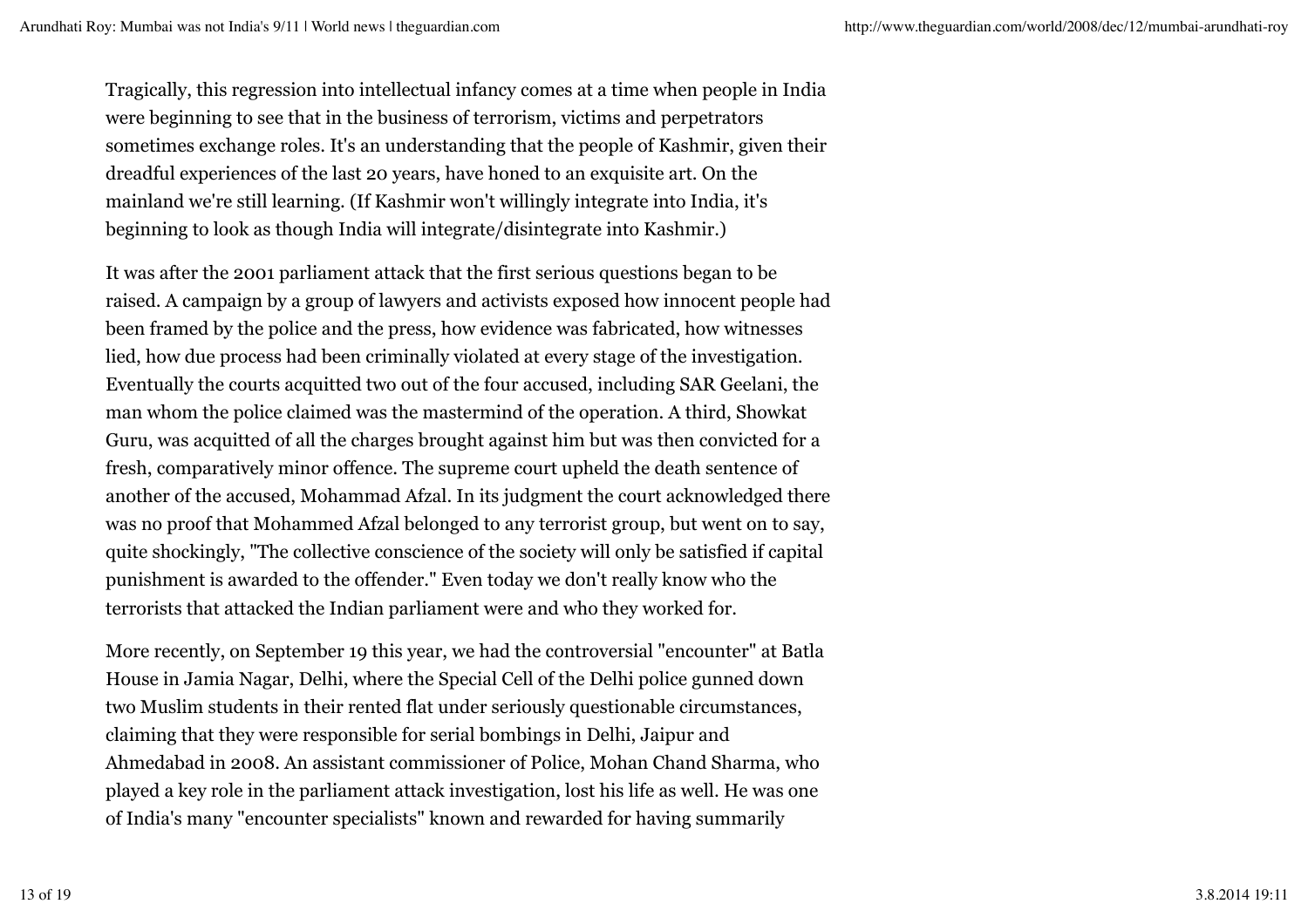executed several "terrorists". There was an outcry against the Special Cell from a spectrum of people, ranging from eyewitnesses in the local community to senior Congress Party leaders, students, journalists, lawyers, academics and activists all of whom demanded a judicial inquiry into the incident. In response, the BJP and LK Advani lauded Mohan Chand Sharma as a "Braveheart" and launched a concerted campaign in which they targeted those who had dared to question the integrity of the police, saying it was "suicidal" and calling them "anti-national". Of course there has been no inquiry.

Only days after the Batla House event, another story about "terrorists" surfaced in the news. In a report submitted to a sessions court, the CBI said that a team from Delhi's Special Cell (the same team that led the Batla House encounter, including Mohan Chand Sharma) had abducted two innocent men, Irshad Ali and Moarif Qamar, in December 2005, planted 2kg of RDX and two pistols on them and then arrested them as "terrorists" who belonged to Al Badr (which operates out of Kashmir). Ali and Qamar who have spent years in jail, are only two examples out of hundreds of Muslims who have been similarly jailed, tortured and even killed on false charges.

This pattern changed in October 2008 when Maharashtra's Anti-Terrorism Squad (ATS) that was investigating the September 2008 Malegaon blasts arrested a Hindu preacher Sadhvi Pragya, a self-styled God man Swami Dayanand Pande and Lt Col Purohit, a serving officer of the Indian Army. All the arrested belong to Hindu Nationalist organizations including a Hindu Supremacist group called Abhinav Bharat. The Shiv Sena, the BJP and the RSS condemned the Maharashtra ATS, and vilified its chief, Hemant Karkare, claiming he was part of a political conspiracy and declaring that "Hindus could not be terrorists". LK Advani changed his mind about his policy on the police and made rabble rousing speeches to huge gatherings in which he denounced the ATS for daring to cast aspersions on holy men and women.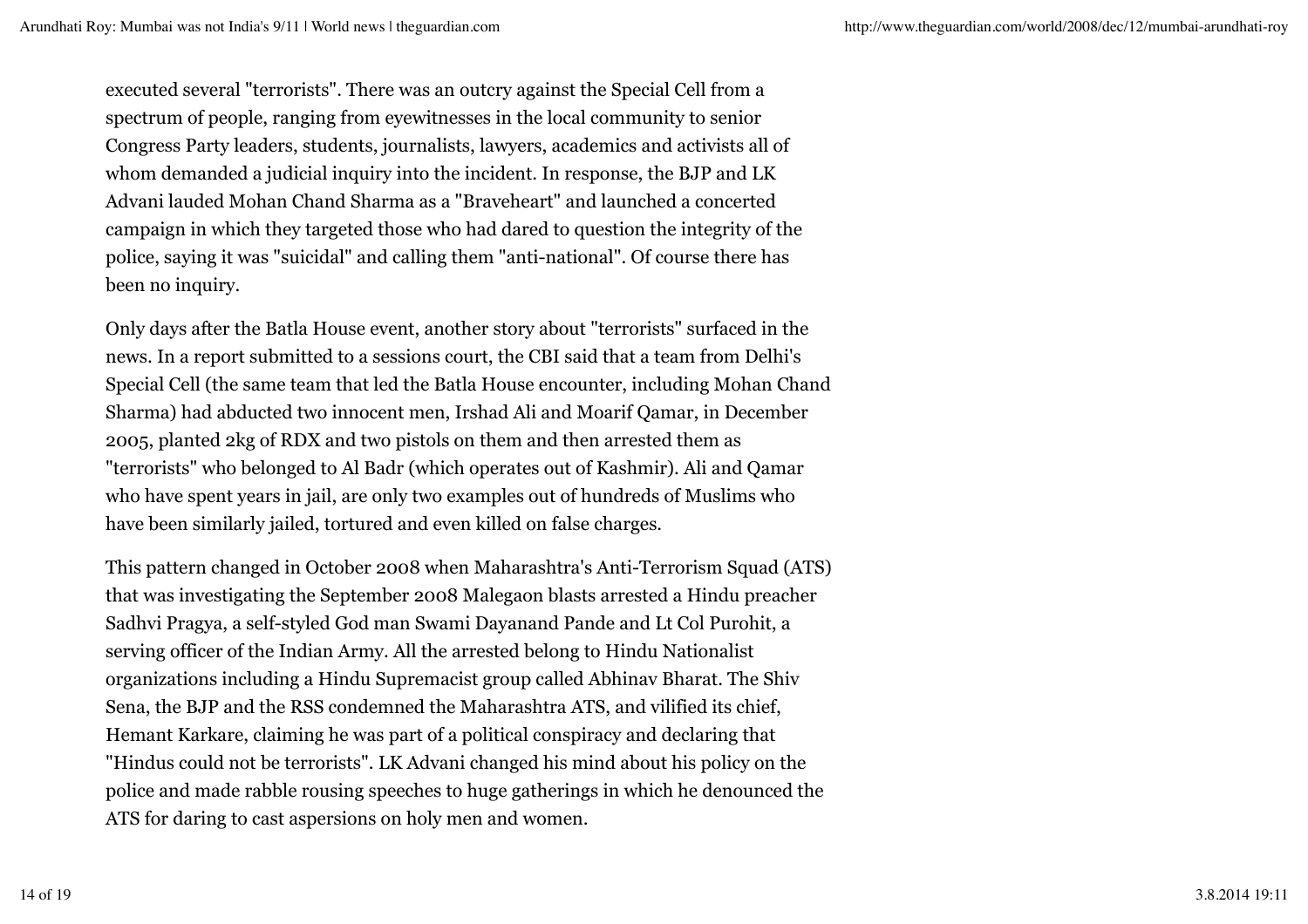On the November 25 newspapers reported that the ATS was investigating the high profile VHP Chief Pravin Togadia's possible role in the Malegaon blasts. The next day, in an extraordinary twist of fate, Hemant Karkare was killed in the Mumbai Attacks. The chances are that the new chief whoever he is, will find it hard to withstand the political pressure that is bound to be brought on him over the Malegaon investigation.

While the Sangh Parivar does not seem to have come to a final decision over whether or not it is anti-national and suicidal to question the police, Arnab Goswami, anchorperson of Times Now television, has stepped up to the plate. He has taken to naming, demonising and openly heckling people who have dared to question the integrity of the police and armed forces. My name and the name of the well-known lawyer Prashant Bhushan have come up several times. At one point, while interviewing a former police officer, Arnab Goswami turned to camera: "Arundhati Roy and Prashant Bhushan," he said, "I hope you are watching this. We think you are disgusting." For a TV anchor to do this in an atmosphere as charged and as frenzied as the one that prevails today, amounts to incitement as well as threat, and would probably in different circumstances have cost a journalist his or her job.

So according to a man aspiring to be the next prime minister of India, and another who is the public face of a mainstream TV channel, citizens have no right to raise questions about the police. This in a country with a shadowy history of suspicious terror attacks, murky investigations, and fake "encounters". This in a country that boasts of the highest number of custodial deaths in the world and yet refuses to ratify the International Covenant on Torture. A country where the ones who make it to torture chambers are the lucky ones because at least they've escaped being "encountered" by our Encounter Specialists. A country where the line between the Underworld and the Encounter Specialists virtually does not exist.

How should those of us whose hearts have been sickened by the knowledge of all of this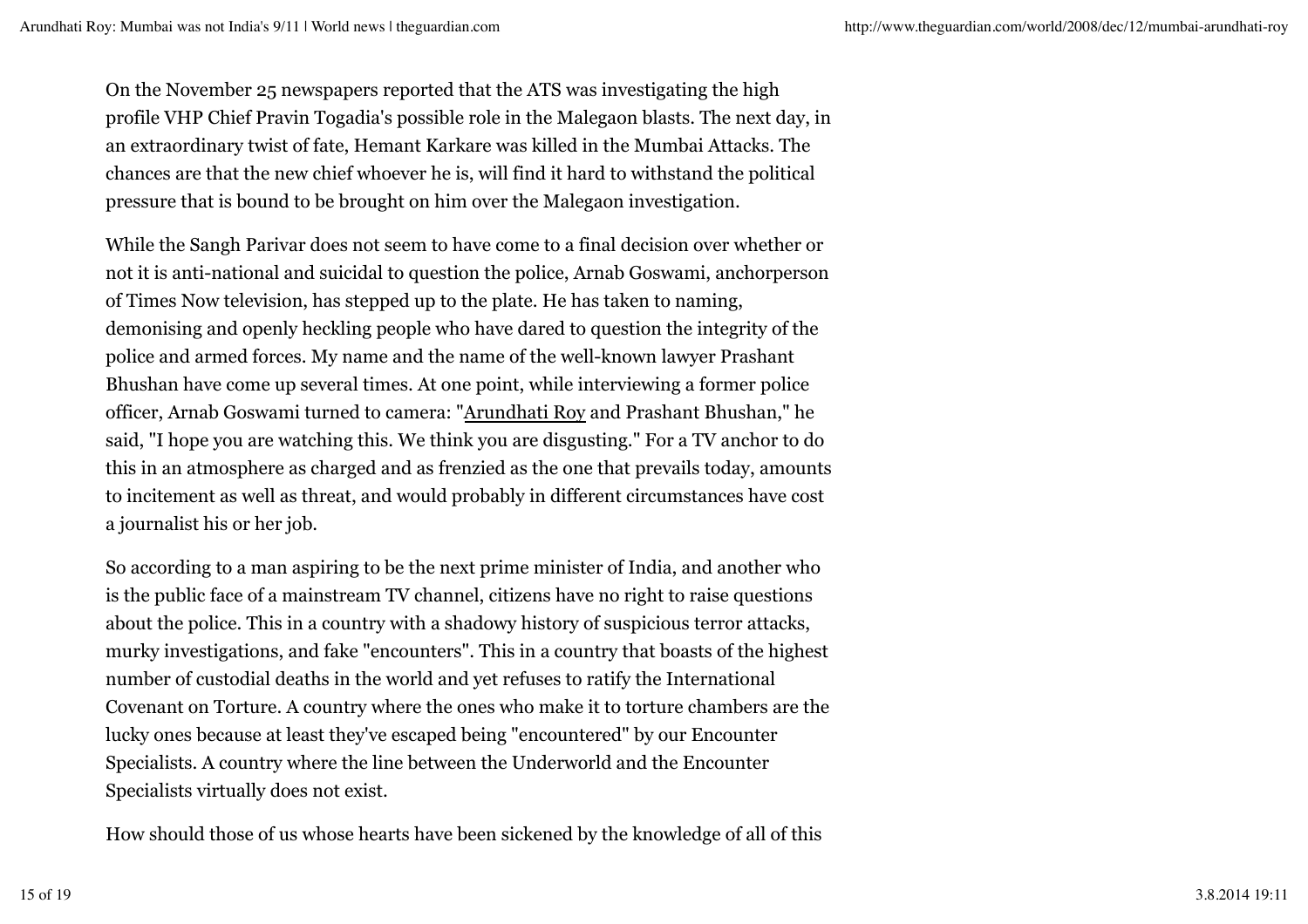view the Mumbai attacks, and what are we to do about them? There are those who point out that US strategy has been successful inasmuch as the United States has not suffered a major attack on its home ground since 9/11. However, some would say that what America is suffering now is far worse. If the idea behind the 9/11 terror attacks was to goad America into showing its true colors, what greater success could the terrorists have asked for? The US army is bogged down in two unwinnable wars, which have made the United States the most hated country in the world. Those wars have contributed greatly to the unraveling of the American economy and who knows, perhaps eventually the American empire. (Could it be that battered, bombed Afghanistan, the graveyard of the Soviet Union, will be the undoing of this one too?) Hundreds of thousands people including thousands of American soldiers have lost their lives in Iraq and Afghanistan. The frequency of terrorist strikes on U.S allies/agents (including India) and U.S interests in the rest of the world has increased dramatically since 9/11. George Bush, the man who led the US response to 9/11 is a despised figure not just internationally, but also by his own people. Who can possibly claim that the United States is winning the war on terror?

Homeland Security has cost the US government billions of dollars. Few countries, certainly not India, can afford that sort of price tag. But even if we could, the fact is that this vast homeland of ours *cannot* be secured or policed in the way the United States has been. It's not that kind of homeland. We have a hostile nuclear weapons state that is slowly spinning out of control as a neighbour, we have a military occupation in Kashmir and a shamefully persecuted, impoverished minority of more than 150 million Muslims who are being targeted as a community and pushed to the wall, whose young see no justice on the horizon, and who, were they to totally lose hope and radicalise, end up as a threat not just to India, but to the whole world. If ten men can hold off the NSG commandos, and the police for three days, and if it takes half a million soldiers to hold down the Kashmir valley, do the math. What kind of Homeland Security can secure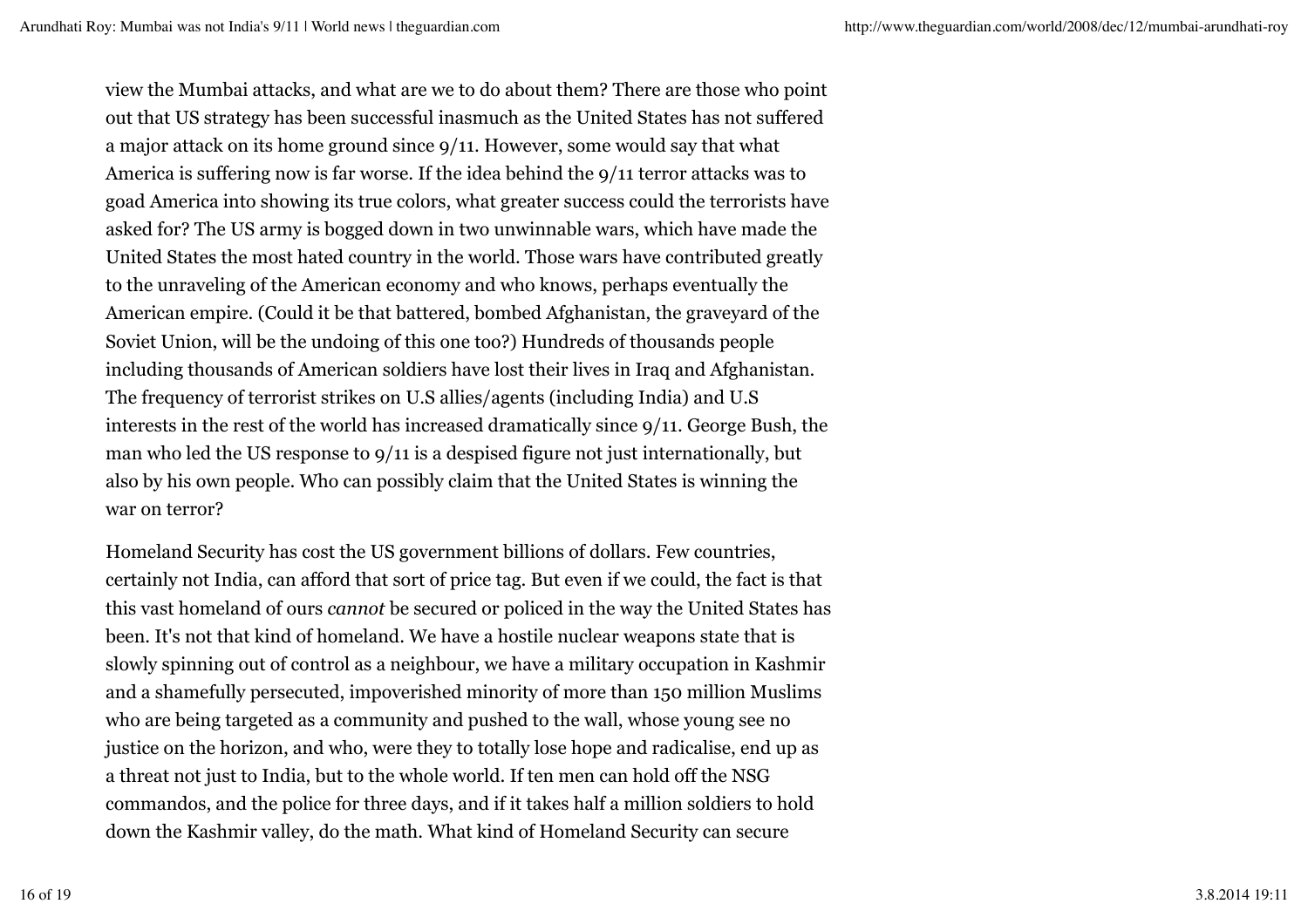## India?

Nor for that matter will any other quick fix. Anti-terrorism laws are not meant for terrorists; they're for people that governments don't like. That's why they have a conviction rate of less than 2%. They're just a means of putting inconvenient people away without bail for a long time and eventually letting them go. Terrorists like those who attacked Mumbai are hardly likely to be deterred by the prospect of being refused bail or being sentenced to death. It's what they *want*.

What we're experiencing now is blowback, the cumulative result of decades of quick fixes and dirty deeds. The carpet's squelching under our feet.

The only way to contain (it would be naïve to say end) terrorism is to look at the monster in the mirror. We're standing at a fork in the road. One sign says Justice, the other Civil War. There's no third sign and there's no going back. Choose.

▽ theguardian **UK** edition

## Sign up for the Guardian Today

Our editors' picks for the day's top news and commentary delivered to your inbox each morning.

**Sign up for the daily email**

### **More from the guardian**







Guardians of the Galaxy review – a head-scratching Monday's events



I filt.